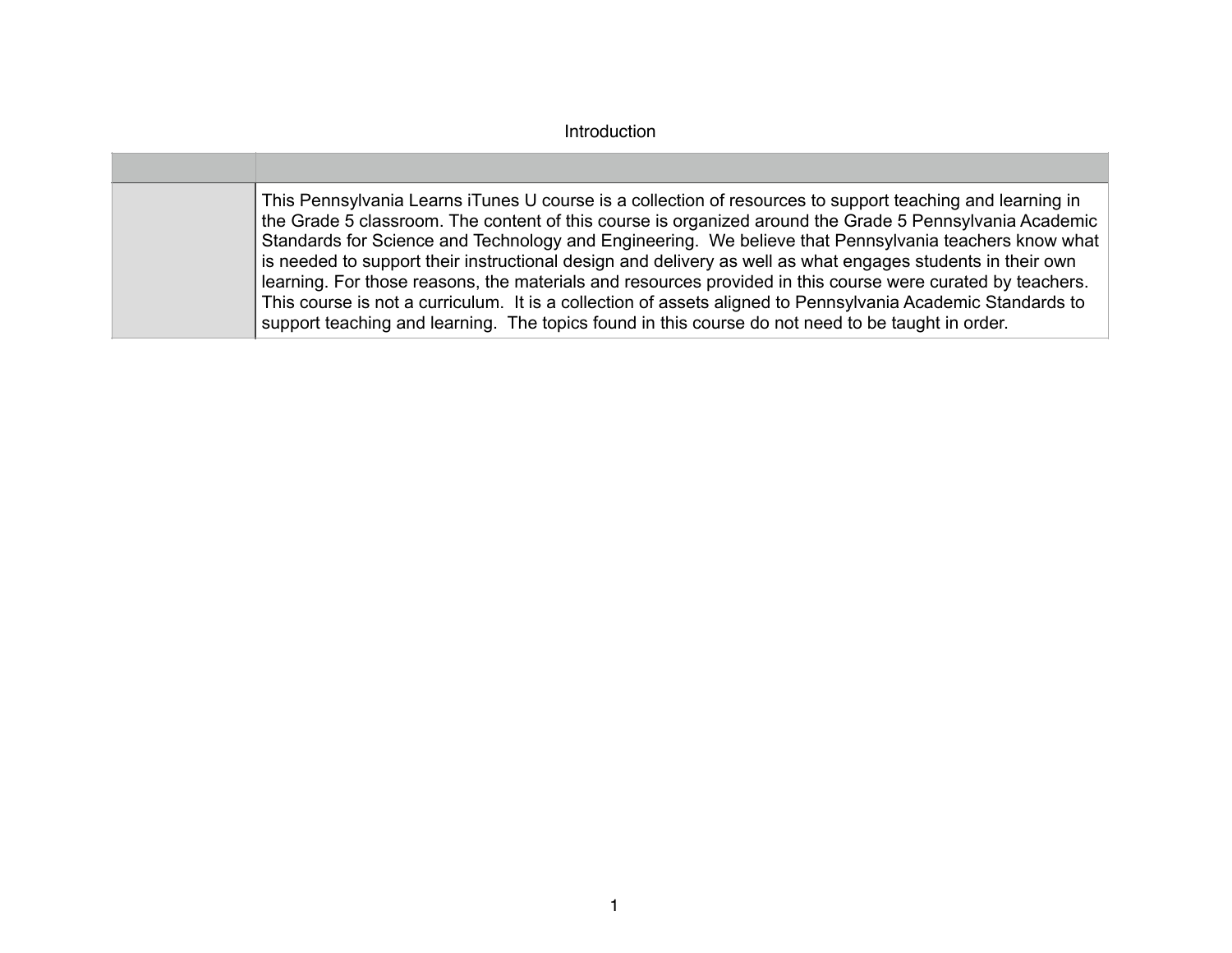Life Science

| <b>Resource / URL</b>                                                                                                                                      | Info about the URL<br>(published on the "i"<br>button of a resource/<br>url) | <b>Notes</b> |
|------------------------------------------------------------------------------------------------------------------------------------------------------------|------------------------------------------------------------------------------|--------------|
|                                                                                                                                                            |                                                                              |              |
|                                                                                                                                                            |                                                                              |              |
| http://www-<br>spof.gsfc.nasa.gov/<br>stargaze/Sun1lite.htm                                                                                                |                                                                              |              |
| http://www.skwirk.com/p-<br>c s-4 u-199 t-557 c-20<br>74/the-importance-of-the-<br>sun/nsw/science/the-<br>solar-system/the-sun-the-<br>earth-and-the-moon |                                                                              |              |
| https://www.youtube.com/<br>watch?v=D1Ymc311XS8                                                                                                            |                                                                              |              |
| https://s-media-cache-<br>ak0.pinimg.com/736x/80/<br>e7/8f/<br>80e78f6b81b6ba782854e<br>394aae64c64.jpg                                                    |                                                                              |              |
| https://itunes.apple.com/<br>us/app/virtual-cell-<br>animations/<br>id427893931?mt=8                                                                       |                                                                              |              |
| https://itunes.apple.com/<br>us/app/sandbox-build-<br>create-your/<br>id520777858?mt=8                                                                     |                                                                              |              |
|                                                                                                                                                            |                                                                              |              |
| https://<br>www.youtube.com/<br>watch?v=7AUeM8Mbalk                                                                                                        |                                                                              |              |
| https://itunes.apple.com/<br>us/app/life-cycle-of-the-<br>frog/id827625635?mt=8                                                                            |                                                                              |              |

cycle of a frog.

**Module Title Message Message Assignment / Call to Assignment / Call to Assignment / Call to Action Content Directions Resource / URL Life Science** In this module, you will learn about the dependence of the sun to life on earth, how organisms change over their lifetime, and how they compare to other organisms. You will also learn that organisms are made up of cells and how, what, and why cells are needed. Lastly, you will look at genetics and how humans inherit and learn traits throughout our lives. **Organisms and Cells: Energy Flow** In this lesson, you will look at how life on earth is dependent upon energy from the sun and how the processes of photosynthesis takes place. 3.1.5.A2. LEARN about the sun's importance to the growth and development of earth. http://wwwspof.gsfc.nasa.gov/ [stargaze/Sun1lite.htm](http://www-spof.gsfc.nasa.gov/stargaze/Sun1lite.htm) LEARN about what the sun is and its role in life. http://www.skwirk.com/ c\_s-4\_u-199\_t-557\_c-20 74/the-importance-of-th sun/nsw/science/thesolar-system/the-sun-th earth-and-the-moon LEARN about how the sun effects plants through the process of photosynthesis. https://www.youtube.com watch?v=D1Ymc311X REVIEW the process of photosynthesis and the variables which affect it. https://s-media-cacheak0.pinimg.com/736x/8 e7/8f/ 80e78f6b81b6ba7828 394aae64c64.jpg EXPLORE the process of photosynthesis. After you open the app., scroll until you find the "photosynthesis" section. https://itunes.apple.com us/app/virtual-cellanimations/ id427893931?mt=8 EXPLORE the importance After you've created a of the sun and the effect it has on the surrounding environment. world, adjust the amount of sunlight. Notice the effect it has on your environment. https://itunes.apple.com us/app/sandbox-buildcreate-your/ id520777858?mt=8 **Organisms and Cells: Life Cycles** In this lesson, you will compare and contrast life cycles of different organisms to see how they are related and different. You will see the cycle of a butterfly, frog and other organisms. 3.1.5.A3. ANALYZE the life cycle of the butterfly. https:// www.youtube.com/ watch?v=7AUeM8Mba INVESTIGATE the life https://itunes.apple.com us/app/life-cycle-of-the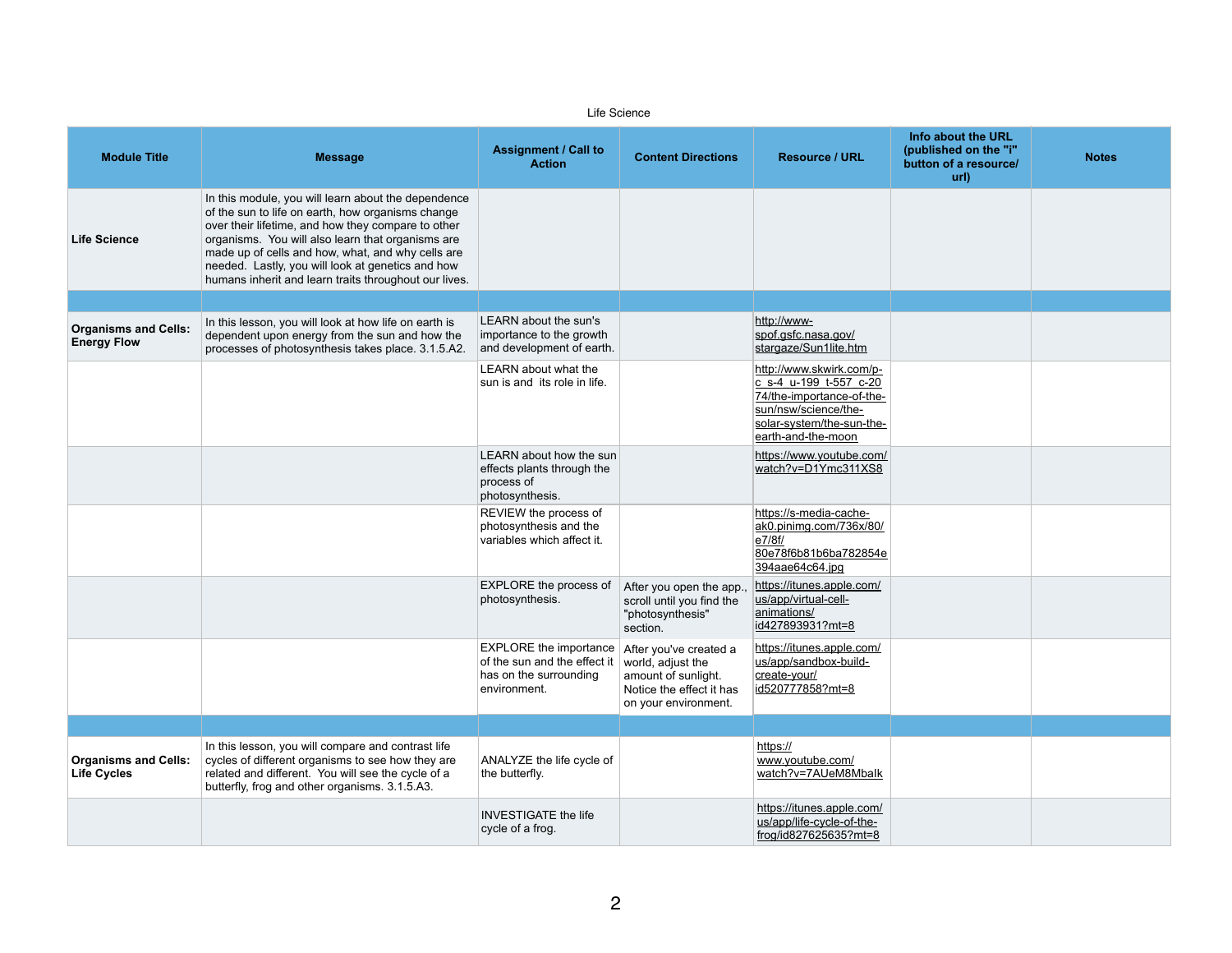|                                                         |                                                                                                                                                                                                                                 | <b>EXPLORE</b> the life cycles<br>of different insects.                                                                     |                                                                                                                                           | https://itunes.apple.com/<br>us/app/animals-life-<br>cycle-insects/<br>id658736303?mt=8       |  |
|---------------------------------------------------------|---------------------------------------------------------------------------------------------------------------------------------------------------------------------------------------------------------------------------------|-----------------------------------------------------------------------------------------------------------------------------|-------------------------------------------------------------------------------------------------------------------------------------------|-----------------------------------------------------------------------------------------------|--|
|                                                         |                                                                                                                                                                                                                                 | DISCOVER the unique<br>life cycle of a bat.                                                                                 |                                                                                                                                           | http://www.kidzone.ws/<br>images-changed/bats/<br>batlifecycle.gif                            |  |
|                                                         |                                                                                                                                                                                                                                 |                                                                                                                             |                                                                                                                                           |                                                                                               |  |
| <b>Organisms and Cells:</b><br><b>Form and Function</b> | In this lesson, you will immerse yourself into the<br>world of the cell. You'll learn about both plant and<br>animal cells and how they function within a system.<br>3.1.5.A5.                                                  | <b>LEARN</b> about how all life<br>is made up of cells.                                                                     |                                                                                                                                           | http://youtu.be/<br>gFuEo2ccTPA                                                               |  |
|                                                         |                                                                                                                                                                                                                                 | LEARN about the parts<br>and functions of the plant<br>and animal cells.                                                    |                                                                                                                                           | http://<br>www.slideshare.net/<br>ECSD/animal-and-plant-<br>cells-9242755                     |  |
|                                                         |                                                                                                                                                                                                                                 | <b>INVESTIGATE what</b><br>makes up animal cells.                                                                           |                                                                                                                                           | https://itunes.apple.com/<br>us/app/cell-world/<br>id873302906?mt=8                           |  |
|                                                         |                                                                                                                                                                                                                                 | REVIEW the parts and<br>functions of the animal<br>cells. CREATE a<br>presentation using the<br>attached document.          |                                                                                                                                           | https://drive.google.com/<br>file/d/<br>0B99Um_mvTWdGNEd4<br>Qy0yTGFKZkU/view?<br>usp=sharing |  |
|                                                         |                                                                                                                                                                                                                                 | REVIEW the parts and<br>functions of the plant<br>cells. CREATE a<br>presentation using the<br>attached document.           | Open the PDF and<br>choose to "Open In" the<br>Explain Everything app.                                                                    | https://drive.google.com/<br>file/d/<br>0B99Um_mvTWdGQVp<br>1WGlodIJiMG8/view?<br>usp=sharing |  |
|                                                         |                                                                                                                                                                                                                                 |                                                                                                                             |                                                                                                                                           |                                                                                               |  |
| <b>Genetics: Heredity</b>                               | In this lesson you will explore the concept of<br>inherited traits, those that are given to the organism<br>at birth; and acquired traits, or those traits that are<br>picked up from the surrounding environment.<br>3.1.5.B1. | <b>LEARN</b> about inherited<br>and acquired traits and<br>examples of each.                                                |                                                                                                                                           | https://<br>www.youtube.com/<br>watch?v=7ol6ravKe60                                           |  |
|                                                         |                                                                                                                                                                                                                                 | <b>LEARN</b> about inherited<br>traits.                                                                                     |                                                                                                                                           | http://<br>www.slideshare.net/<br>pclarkocs/inherited-<br>traits-31056636                     |  |
|                                                         |                                                                                                                                                                                                                                 | <b>DEMONSTRATE</b> your<br>knowledge of inherited<br>and genetic traits.<br><b>CREATE a presentation</b><br>using pictures. | Find or take pictures to<br>help model inherited<br>and genetic traits.                                                                   | https://itunes.apple.com/<br>us/app/explain-<br>everything-interactive/<br>id431493086?mt=8   |  |
|                                                         |                                                                                                                                                                                                                                 | <b>INVESTIGATE the many</b><br>different genetic traits<br>and the qualities<br>associated.                                 | This app goes deeper<br>than what is needed for<br>understanding, but<br>allows you to interact to<br>gain a better sense of<br>heredity. | https://itunes.apple.com/<br>us/app/gene-screen/<br>id447754230?mt=8                          |  |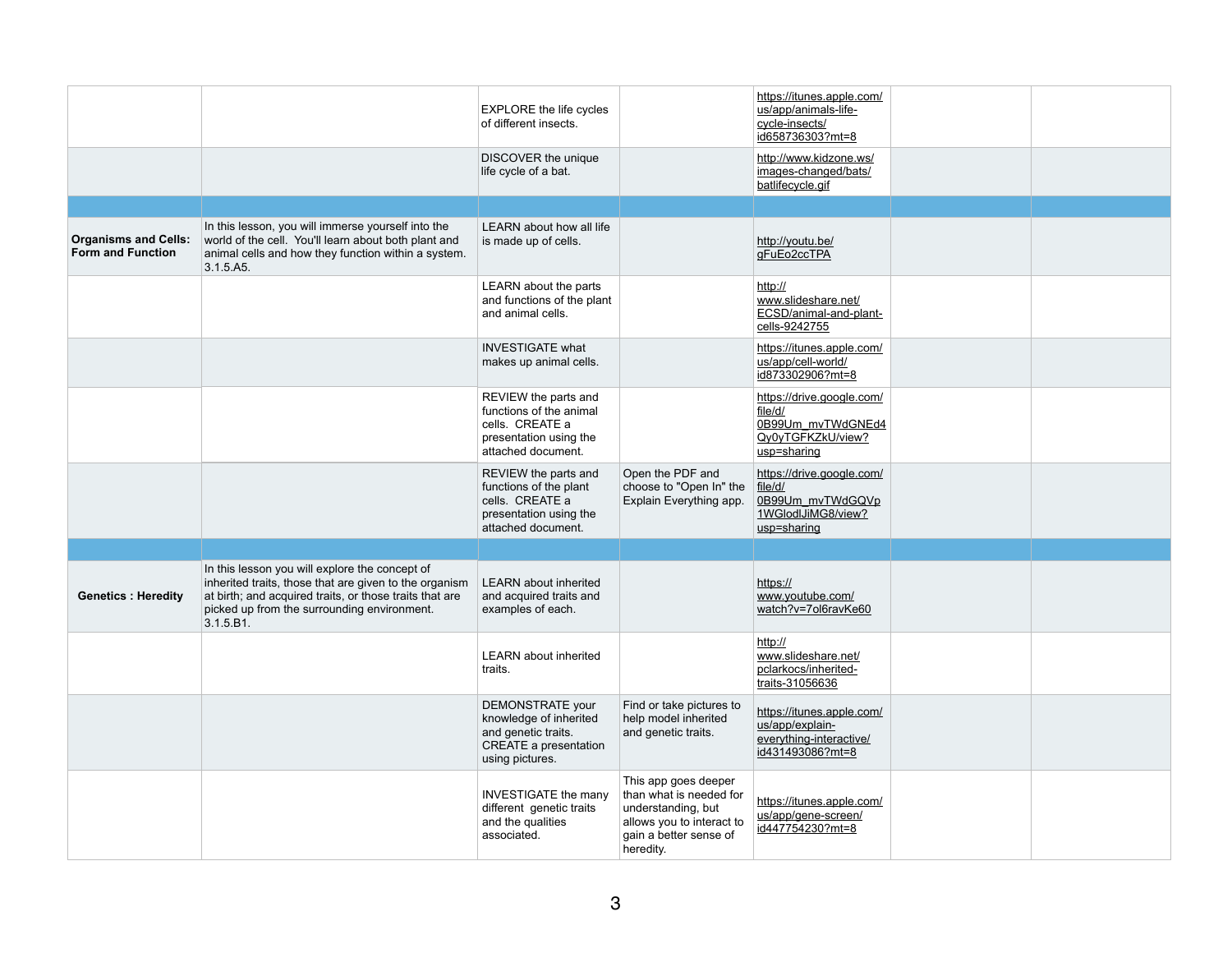| <b>Evolution: Natural</b><br><b>Selection and</b><br><b>Adaptation</b> | In this lesson, you will discuss adaptations and how<br>organisms have changed to meet the needs of their<br>environment. You will see examples of these<br>changes and what causes these changes to occur.<br>3.1.5.C1., 3.1.5.C2. | LEARN about defense<br>features organisms<br>developed over time.           |                                                                                                                                   | https://itunes.apple.com/<br>us/book/adaptations/<br>id642658736?mt=11                                                                    |  |
|------------------------------------------------------------------------|-------------------------------------------------------------------------------------------------------------------------------------------------------------------------------------------------------------------------------------|-----------------------------------------------------------------------------|-----------------------------------------------------------------------------------------------------------------------------------|-------------------------------------------------------------------------------------------------------------------------------------------|--|
|                                                                        |                                                                                                                                                                                                                                     | <b>LEARN</b> about natural<br>selection and adaptation.                     |                                                                                                                                   | http://<br>www.sciencechannel.co<br>m/tv-shows/greatest-<br>discoveries/videos/100-<br>greatest-discoveries-<br>shorts-natural-selection/ |  |
|                                                                        |                                                                                                                                                                                                                                     | <b>INVESTIGATE the</b><br>different types of<br>adaptations.                |                                                                                                                                   | http://<br>education.nationalgeogr<br>aphic.com/encyclopedia/<br>adaptation/                                                              |  |
|                                                                        |                                                                                                                                                                                                                                     | <b>EXPLORE</b> the many<br>adaptations of organisms<br>in your environment. | There are many animals<br>to look at on this page.<br>Select a few of your<br>favorites and make a<br>presentation about<br>them. | https://<br>faculty.washington.edu/<br>chudler/amaze.html                                                                                 |  |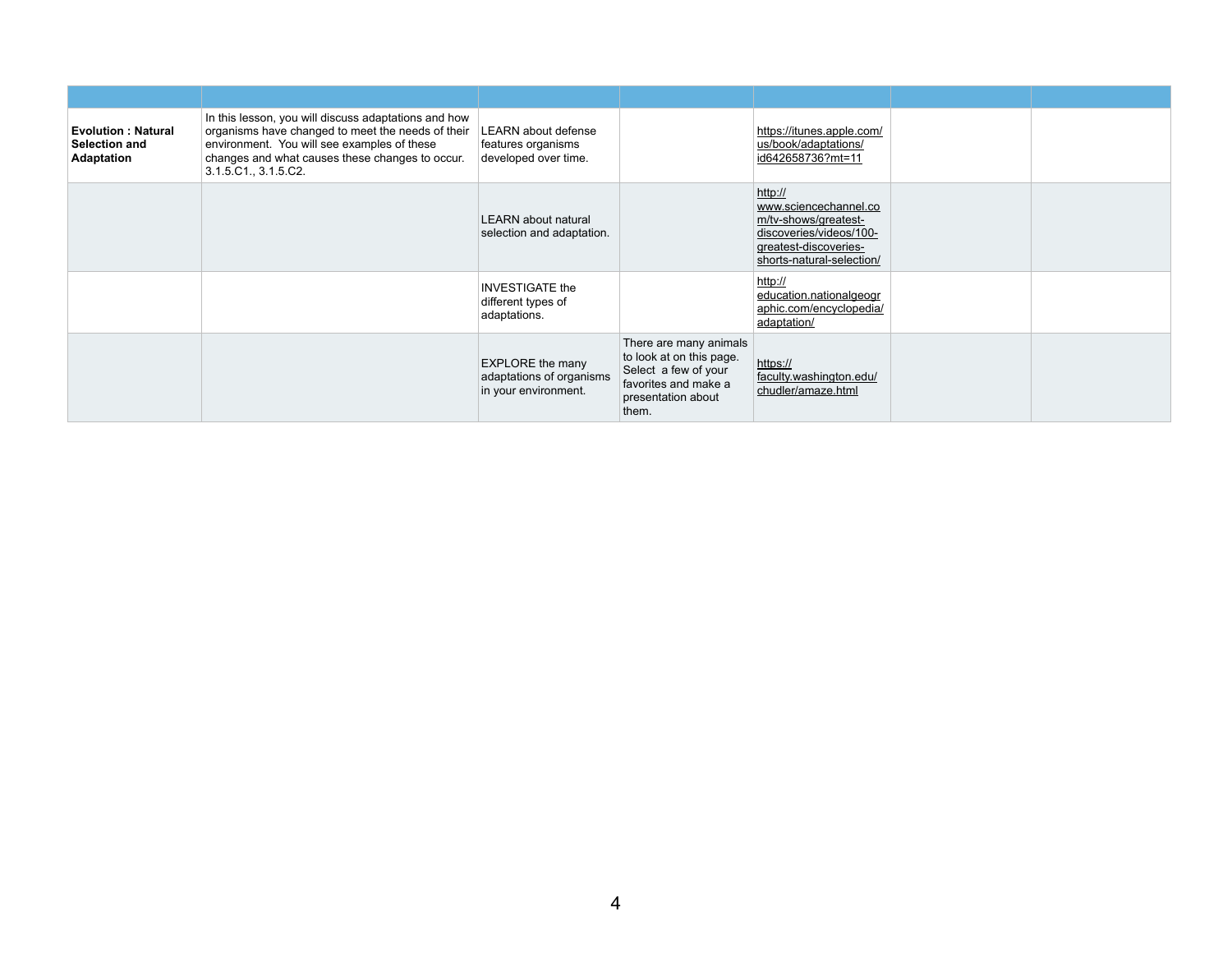| Earth and Space Science                                                    |                                                                                                                                                                                                                                                                                   |                                                                                                                                                                                            |                                                                                                                                                                                                                    |                                                                                                |                                                                              |              |  |
|----------------------------------------------------------------------------|-----------------------------------------------------------------------------------------------------------------------------------------------------------------------------------------------------------------------------------------------------------------------------------|--------------------------------------------------------------------------------------------------------------------------------------------------------------------------------------------|--------------------------------------------------------------------------------------------------------------------------------------------------------------------------------------------------------------------|------------------------------------------------------------------------------------------------|------------------------------------------------------------------------------|--------------|--|
| <b>Module Title</b>                                                        | <b>Message</b>                                                                                                                                                                                                                                                                    | <b>Assignment / Call to</b><br><b>Action</b>                                                                                                                                               | <b>Content Directions</b>                                                                                                                                                                                          | <b>Resource / URL</b>                                                                          | Info about the URL<br>(published on the "i"<br>button of a resource/<br>url) | <b>Notes</b> |  |
| <b>Earth and Space</b><br><b>Sciences</b>                                  | In this module, you will be looking into the science<br>of earth and space. You will begin by looking at<br>how the earth has changed over time and the<br>causes of those changes.                                                                                               |                                                                                                                                                                                            |                                                                                                                                                                                                                    |                                                                                                |                                                                              |              |  |
|                                                                            |                                                                                                                                                                                                                                                                                   |                                                                                                                                                                                            |                                                                                                                                                                                                                    |                                                                                                |                                                                              |              |  |
| <b>Earth Features and the</b><br><b>Processes that</b><br><b>Change It</b> | In this lesson, you will see how the surface of the<br>earth has changed over time by forces like erosion,<br>weathering and sedimentation, as well as what<br>causes these forces to take place. 3.3.5.A1.                                                                       | LEARN about how the<br>earth changes over time.<br>From the video, TAKE a<br>SCREENSHOT of an<br>example of weathering.                                                                    |                                                                                                                                                                                                                    | http://www.nps.gov/<br>featurecontent/brca/<br>bryce experience-<br>uncaptioned.m4v            |                                                                              |              |  |
|                                                                            |                                                                                                                                                                                                                                                                                   | <b>EXPLAIN how your</b><br>screenshot from the<br>previous activity<br>demonstrates weathering.<br>CONSTRUCT a<br>presentation which<br>models the concept using<br>the screenshot.        | Upload the screenshot<br>to your favorite<br>annotative app and<br>explain.                                                                                                                                        | https://itunes.apple.com/<br>us/app/explain-<br>everything-interactive/<br>id431493086?mt=8    |                                                                              |              |  |
|                                                                            |                                                                                                                                                                                                                                                                                   | <b>INVESTIGATE the</b><br>destructive power of a<br>volcano and<br>SCREENSHOT an<br>example.                                                                                               | Use the Air Pano<br>Volcano 360 App to<br>capture a screen shot of<br>a volcanic eruption. Use<br>the screen shot as a<br>background for your<br><b>Educreation video</b><br>explanation of volcanic<br>eruptions. | https://itunes.apple.com/<br>us/app/volcano-360/<br>id651461233?mt=8                           |                                                                              |              |  |
|                                                                            |                                                                                                                                                                                                                                                                                   | LOCATE an example of a<br>landform using the<br>Google Earth app.<br><b>CREATE a presentation</b><br>using your example to<br>share how the landform<br>was shaped by different<br>forces. | https://itunes.apple.com/<br>us/app/google-earth/<br>id293622097?mt=8                                                                                                                                              | https://itunes.apple.com/<br>us/app/explain-<br>everything/<br>id431493086?mt=8                |                                                                              |              |  |
|                                                                            |                                                                                                                                                                                                                                                                                   |                                                                                                                                                                                            |                                                                                                                                                                                                                    |                                                                                                |                                                                              |              |  |
| <b>Earth's Resources/</b><br><b>Materials</b>                              | In this lesson, you will investigate how we as<br>humans have used earth's resources (both<br>renewable and nonrenewable) as materials to help<br>develop the human made world. You will see the<br>effects of this usage and alternative ways in which<br>we could go. 3.3.5.A2. | <b>LEARN</b> about earth's<br>natural resources.                                                                                                                                           |                                                                                                                                                                                                                    | http://<br>www.ecofriendlykids.co.u<br><u>k/</u><br>naturalresourcesearth.ht<br>m <sub>l</sub> |                                                                              |              |  |
|                                                                            |                                                                                                                                                                                                                                                                                   | <b>LEARN</b> about how we<br>use earth's natural<br>resources.                                                                                                                             |                                                                                                                                                                                                                    | http://<br>www.geography4kids.co<br>m/files/<br>land_natresource.html                          |                                                                              |              |  |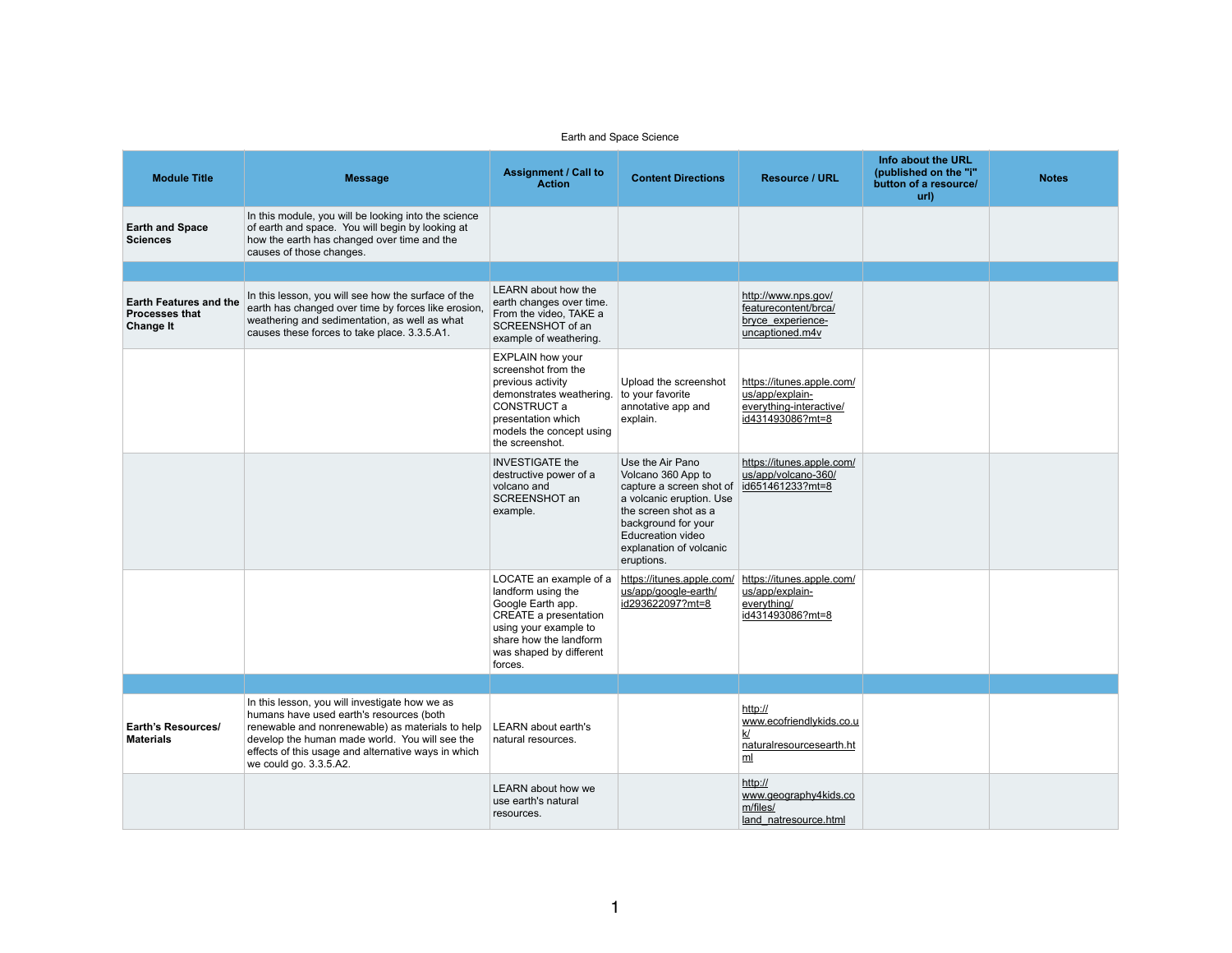|                        |                                                                                                                                                                                                   | <b>LEARN</b> about how we<br>use earth's resources in<br>our human made world.                                                                    | https://<br>www.youtube.com/<br>watch?<br>v=a_6M3CNZRkU                                     |                                                                                                                                                                                                                                                      |                |
|------------------------|---------------------------------------------------------------------------------------------------------------------------------------------------------------------------------------------------|---------------------------------------------------------------------------------------------------------------------------------------------------|---------------------------------------------------------------------------------------------|------------------------------------------------------------------------------------------------------------------------------------------------------------------------------------------------------------------------------------------------------|----------------|
|                        |                                                                                                                                                                                                   | <b>LEARN</b> about renewable<br>and nonrenewable<br>energy.                                                                                       | https://<br>www.youtube.com/<br>watch?v=pBTnVoElb98                                         |                                                                                                                                                                                                                                                      |                |
|                        |                                                                                                                                                                                                   | <b>EXPLORE how we use</b><br>energy in our<br>environment and its<br>effects on earth's<br>resources.                                             | http://<br>needtoknow.nas.edu/<br>energy/energy-use/<br>home-work/                          |                                                                                                                                                                                                                                                      |                |
|                        |                                                                                                                                                                                                   | CONSTRUCT your own<br>virtual world using<br>different earthen<br>elements.                                                                       | https://itunes.apple.com/<br>us/app/sandbox-build-<br>create-your/<br>id520777858?mt=8      |                                                                                                                                                                                                                                                      |                |
| <b>Earth's History</b> | In this lesson, you will learn how the process of<br>tectonic plate movement has changed the face of<br>the earth's surface over millions of years and how<br>this process takes place. 3.3.5.A3. | LEARN how the plate<br>tectonics move and<br>shape the landscape.                                                                                 | https://<br>www.youtube.com/<br>watch?v=tcPghqnnTVk                                         |                                                                                                                                                                                                                                                      | <b>VIDEO</b>   |
|                        |                                                                                                                                                                                                   | <b>LEARN how scientists</b><br>can observe the plates.                                                                                            | https://itunes.apple.com/<br>us/course/plate-<br>tectonics/id561085652?<br>i=120479448&mt=2 |                                                                                                                                                                                                                                                      | <b>COURSE</b>  |
|                        |                                                                                                                                                                                                   | <b>LEARN</b> about the<br>different types of<br>interactions of plate<br>tectonics.                                                               | http://<br>www.geography4kids.co<br>m/files/<br>earth tectonics.html                        |                                                                                                                                                                                                                                                      | <b>ARTICLE</b> |
|                        |                                                                                                                                                                                                   | <b>LEARN</b> about attributes<br>of plates.                                                                                                       | http://www.cotf.edu/ete/<br>modules/msese/<br>earthsysFlr/plates1.html                      |                                                                                                                                                                                                                                                      | <b>ARTICLE</b> |
|                        |                                                                                                                                                                                                   | <b>EXPLORE</b> more about<br>earthquakes.                                                                                                         | https://itunes.apple.com/<br>us/app/wake-up!-<br>earthquake-free/<br>id603942465?mt=8       | App is free; This app<br>provides a warning in<br>advance of the presence<br>of a seismic movement<br>that allows you to gain<br>precious time to rescue<br>you and your loved ones.<br>Comes with a<br>seismograph, audio,<br>visual and flash led. | <b>APP</b>     |
|                        |                                                                                                                                                                                                   | <b>PRESENT</b> the different<br>ways the plates interact<br>and their affect on the<br>earth's surface CREATE<br>collage using example<br>images. | https://itunes.apple.com/<br>us/app/pic-collage-<br>photo-video-text/<br>id448639966?mt=8   |                                                                                                                                                                                                                                                      | <b>APP</b>     |
|                        |                                                                                                                                                                                                   |                                                                                                                                                   |                                                                                             |                                                                                                                                                                                                                                                      |                |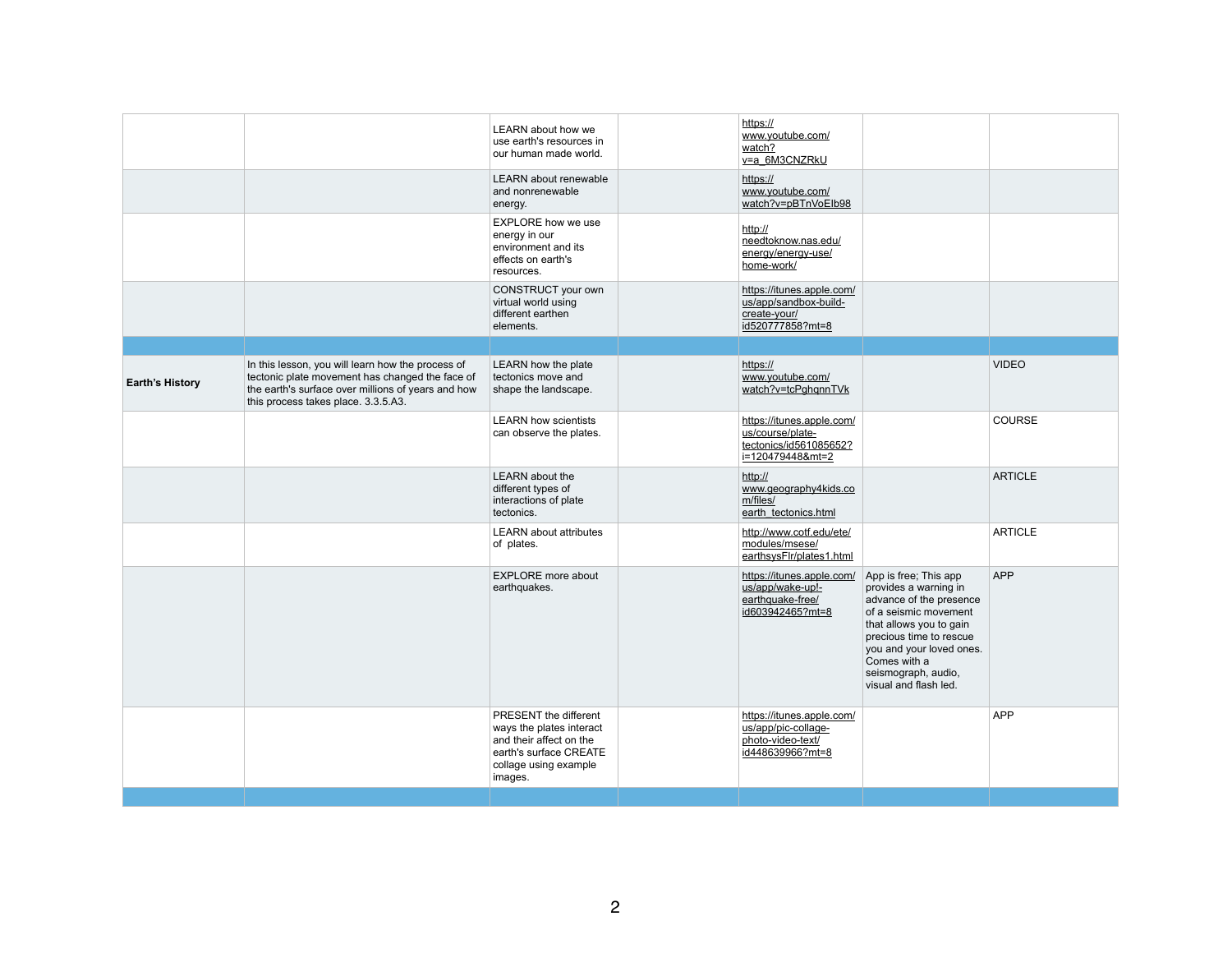| <b>Water</b>                               | In this lesson, you will investigate the process of the<br>water cycle; perception, run-off, evaporation,<br>transpiration and condensation. You will also see<br>how the process happens with the sun and<br>temperature difference. 3.3.5.A4.      | <b>LEARN</b> about the<br>process of the water<br>cycle.                                                                        |                                                                                                                   | http://<br>www.slideshare.net/<br>jwilliams25/water-cycle1-<br>power-point                                      |  |
|--------------------------------------------|------------------------------------------------------------------------------------------------------------------------------------------------------------------------------------------------------------------------------------------------------|---------------------------------------------------------------------------------------------------------------------------------|-------------------------------------------------------------------------------------------------------------------|-----------------------------------------------------------------------------------------------------------------|--|
|                                            |                                                                                                                                                                                                                                                      | <b>INTERACT</b> with the water<br>cycle and the variables<br>which-affect it.                                                   |                                                                                                                   | https://itunes.apple.com/<br>us/app/the-water-cycle/<br>id483114651?mt=8                                        |  |
|                                            |                                                                                                                                                                                                                                                      | <b>ANALYZE the different</b><br>stages of the water cycle.<br>LABEL the parts using<br>the attached document.                   |                                                                                                                   | https://drive.google.com/<br>file/d/<br>0B99Um mvTWdGVHB<br>wbFhjVWVrMVk/view?<br>usp=sharing                   |  |
|                                            |                                                                                                                                                                                                                                                      | <b>INVESTIGATE the water</b><br>cycle.                                                                                          | http://water.usgs.gov/<br>edu/watercycle-kids-<br>int.html                                                        |                                                                                                                 |  |
|                                            |                                                                                                                                                                                                                                                      |                                                                                                                                 |                                                                                                                   |                                                                                                                 |  |
| <b>Weather and Climate</b>                 | In this lesson, you will see how water and heat can<br>produce weather and how this weather affects the<br>world around us. You will see the differences<br>between weather and climate and how to measure<br>both. 3.3.5.A5.                        | <b>LEARN</b> about how<br>precipitation is formed.                                                                              |                                                                                                                   | https://<br>www.youtube.com/<br>watch?v=SesRroclFtc                                                             |  |
|                                            |                                                                                                                                                                                                                                                      | <b>LEARN</b> about how the<br>sun, water, and<br>atmosphere affect the<br>weather and climate.                                  | Begin with slide 4.                                                                                               | http://<br>www.slideshare.net/<br>ang ruiz/energy-from-<br>the-sun                                              |  |
|                                            |                                                                                                                                                                                                                                                      | LEARN about seasons,<br>weather and how it's<br>measured.                                                                       |                                                                                                                   | https://itunes.apple.com/<br>us/book/weather/<br>id634516437?mt=11                                              |  |
|                                            |                                                                                                                                                                                                                                                      | <b>DISCOVER</b> climate and<br>climate charge and how<br>they affect us.                                                        |                                                                                                                   | http://www.nasa.gov/<br>audience/forstudents/<br>5-8/features/nasa-<br>knows/what-is-climate-<br>change-58.html |  |
|                                            |                                                                                                                                                                                                                                                      | <b>INVESTIGATE the</b><br>weather data in your area<br>over a week.                                                             | Screenshot an image of<br>the weather radar (or a<br>different map) everyday.<br>Explain in the next<br>activity. | https://itunes.apple.com/<br>us/app/weather-<br>underground-forecasts/<br>id486154808?mt=8                      |  |
|                                            |                                                                                                                                                                                                                                                      | TELL about the weather<br>data you collected from<br>the previous activity.<br><b>CREATE a presentation</b><br>using your data. |                                                                                                                   | https://itunes.apple.com/<br>us/app/explain-<br>everything-interactive/<br>id431493086?mt=8                     |  |
|                                            |                                                                                                                                                                                                                                                      |                                                                                                                                 |                                                                                                                   |                                                                                                                 |  |
| <b>Composition and</b><br><b>Structure</b> | In this lesson, you will explore earth's place in the<br>solar system and how it is affected by this<br>relationship. You will see what causes the earth to<br>orbit the sun and revolve around it's axis and what<br>these motions cause. 3.3.5.B1. | <b>INTERACT with our solar</b><br>system and earth's orbit.                                                                     |                                                                                                                   | https://itunes.apple.com/<br>us/app/a-solar-system-<br>journey/id444804070?<br>$mt=8$                           |  |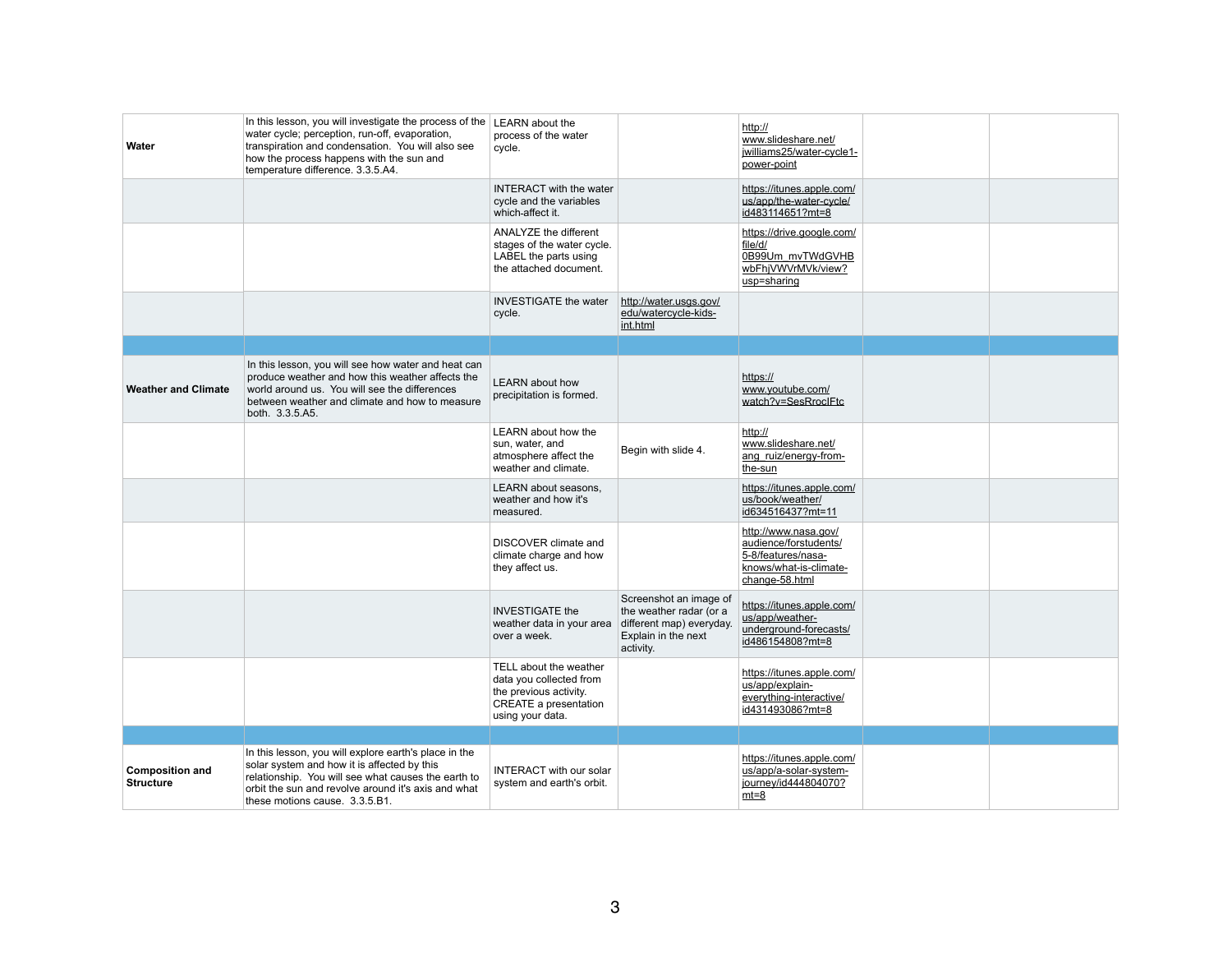|  | <b>EXPLORE</b> the orbit of<br>earth and other attributes<br>it has within our solar<br>system. | http://<br>www.planetsforkids.org/<br>planet-earth.html |  |
|--|-------------------------------------------------------------------------------------------------|---------------------------------------------------------|--|
|  | LEARN about the earth's<br>orbit around the sun.                                                | https://<br>www.youtube.com/<br>watch?v=l64YwNl1wr0     |  |
|  | <b>LEARN</b> about the<br>seasons and the sun's<br>place in the water cycle.                    | https://<br>www.youtube.com/<br>watch?v=l64YwNl1wr0     |  |
|  | <b>EXPLORE</b> the effect of<br>orbits.                                                         | http://academo.org/<br>demos/orbit-simulator/           |  |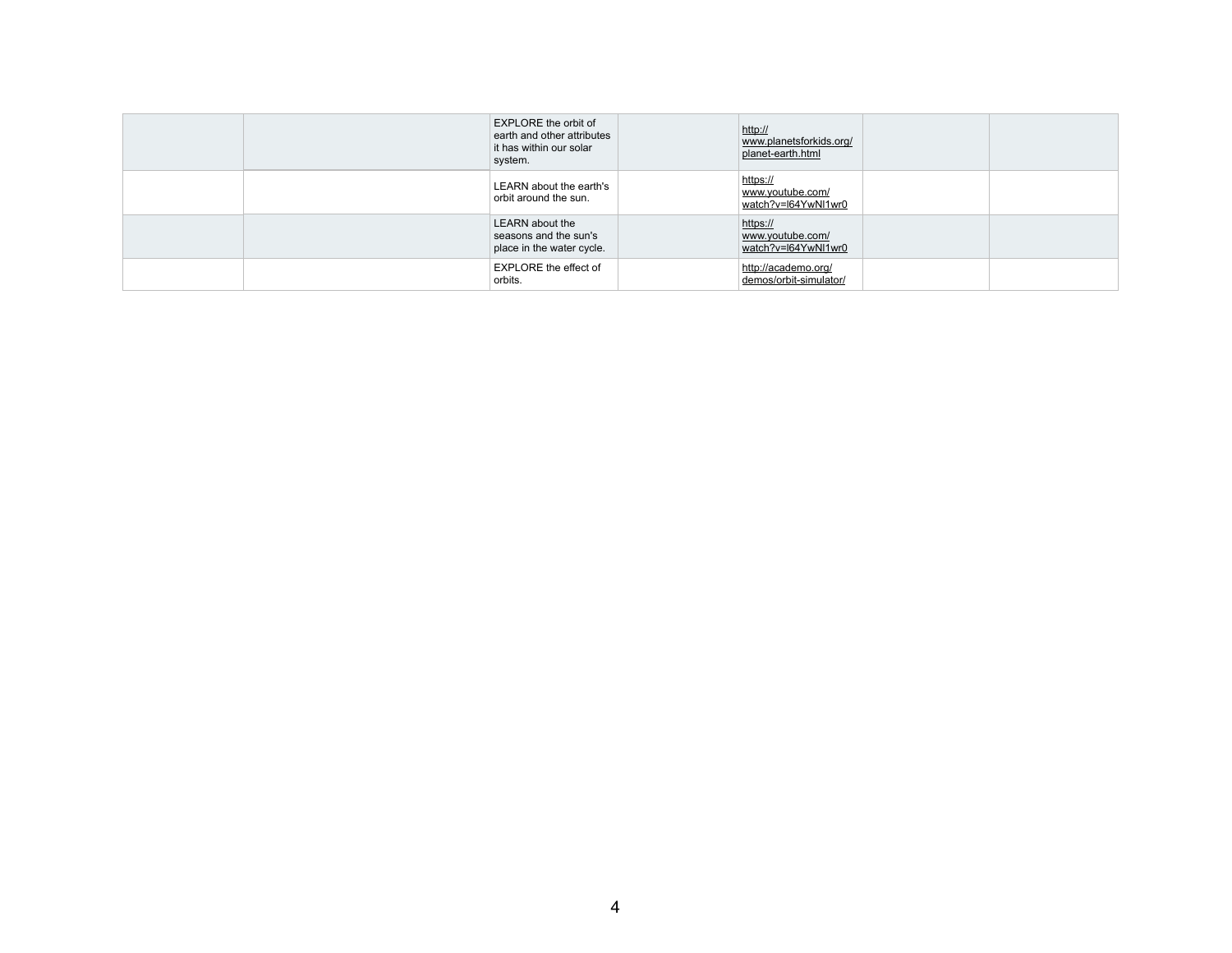| <b>Physical Science</b>     |                                                                                                                                                                                                                                                                                            |                                                                                   |                                                                 |                                                                                                                    |                                                                              |              |
|-----------------------------|--------------------------------------------------------------------------------------------------------------------------------------------------------------------------------------------------------------------------------------------------------------------------------------------|-----------------------------------------------------------------------------------|-----------------------------------------------------------------|--------------------------------------------------------------------------------------------------------------------|------------------------------------------------------------------------------|--------------|
| <b>Module Title</b>         | <b>Message</b>                                                                                                                                                                                                                                                                             | <b>Assignment / Call to</b><br><b>Action</b>                                      | <b>Content Directions</b>                                       | <b>Resource / URL</b>                                                                                              | Info about the URL<br>(published on the "i"<br>button of a resource/<br>url) | <b>Notes</b> |
| <b>Physical Sciences</b>    | In this module, you will be looking at both chemical<br>and physical science, beginning with changes in<br>the properties of matter and understanding<br>changes in states and concluding with<br>understanding the relationships of force and<br>motion.                                  |                                                                                   |                                                                 |                                                                                                                    |                                                                              |              |
|                             |                                                                                                                                                                                                                                                                                            |                                                                                   |                                                                 |                                                                                                                    |                                                                              |              |
| <b>Properties of Matter</b> | In this lesson, you will investigate how water<br>changes states of solid, liquid and gas as heat is<br>added or taken away. You will look inside the<br>structure of water and see how the molecules make<br>these changes happen and how it relates to the<br>world around us. 3.2.5.A1. | <b>LEARN how water</b><br>changes states as you<br>add or take away heat.         |                                                                 | https://<br>www.youtube.com/<br>watch?v=tuE1LePDZ4Y                                                                |                                                                              |              |
|                             |                                                                                                                                                                                                                                                                                            | <b>EXPLORE</b> further the<br>changing states of matter<br>with water.            |                                                                 | https://<br>www.youtube.com/<br>watch?v=KCL8zqjXbME                                                                |                                                                              |              |
|                             |                                                                                                                                                                                                                                                                                            | <b>INVESTIGATE the states</b><br>of matter.                                       |                                                                 | http://<br>thebayarea.madscience.<br>org/locations/<br>thebayarea/images/<br><b>StateOfMatterMSBayAre</b><br>a.jpg |                                                                              |              |
|                             |                                                                                                                                                                                                                                                                                            | LEARN about matter and<br>its properties.                                         |                                                                 | https://<br>www.youtube.com/<br>watch?v=kjnLQ1se2mg                                                                |                                                                              |              |
|                             |                                                                                                                                                                                                                                                                                            | LEARN about atoms and<br>their composition.                                       | only watch video<br>$0:00-2:00$                                 | https://<br>www.youtube.com/<br>watch?v= INF3 30IUE                                                                |                                                                              |              |
|                             |                                                                                                                                                                                                                                                                                            | <b>LEARN</b> about the<br>properties of the three<br>states of matter.            |                                                                 | http://<br>www.teachertube.com/<br>video/states-of-<br>matter-257987                                               |                                                                              |              |
|                             |                                                                                                                                                                                                                                                                                            | LEARN about plasma<br>which is known as the 4th<br>state of matter.               | watch video from<br>$0:00-1:34$                                 | https://<br>www.youtube.com/<br>watch?v=VkeSI B5Ljc                                                                |                                                                              |              |
|                             |                                                                                                                                                                                                                                                                                            | <b>EXPLORE</b> the property<br>and qualities that make<br>up the state of plasma. |                                                                 | http://<br>www.spaceweathercente<br>r.org/amazing plasmas/<br>02/02.html                                           |                                                                              |              |
|                             |                                                                                                                                                                                                                                                                                            | <b>DEMONSTRATE how</b><br>water changes by taking<br>away or increasing heat.     | <b>CONSTRUCT a</b><br>presentation which<br>models the concept. | https://itunes.apple.com/<br>us/app/explain-<br>everything-interactive/<br>id431493086?mt=8                        |                                                                              |              |
|                             |                                                                                                                                                                                                                                                                                            |                                                                                   |                                                                 |                                                                                                                    |                                                                              |              |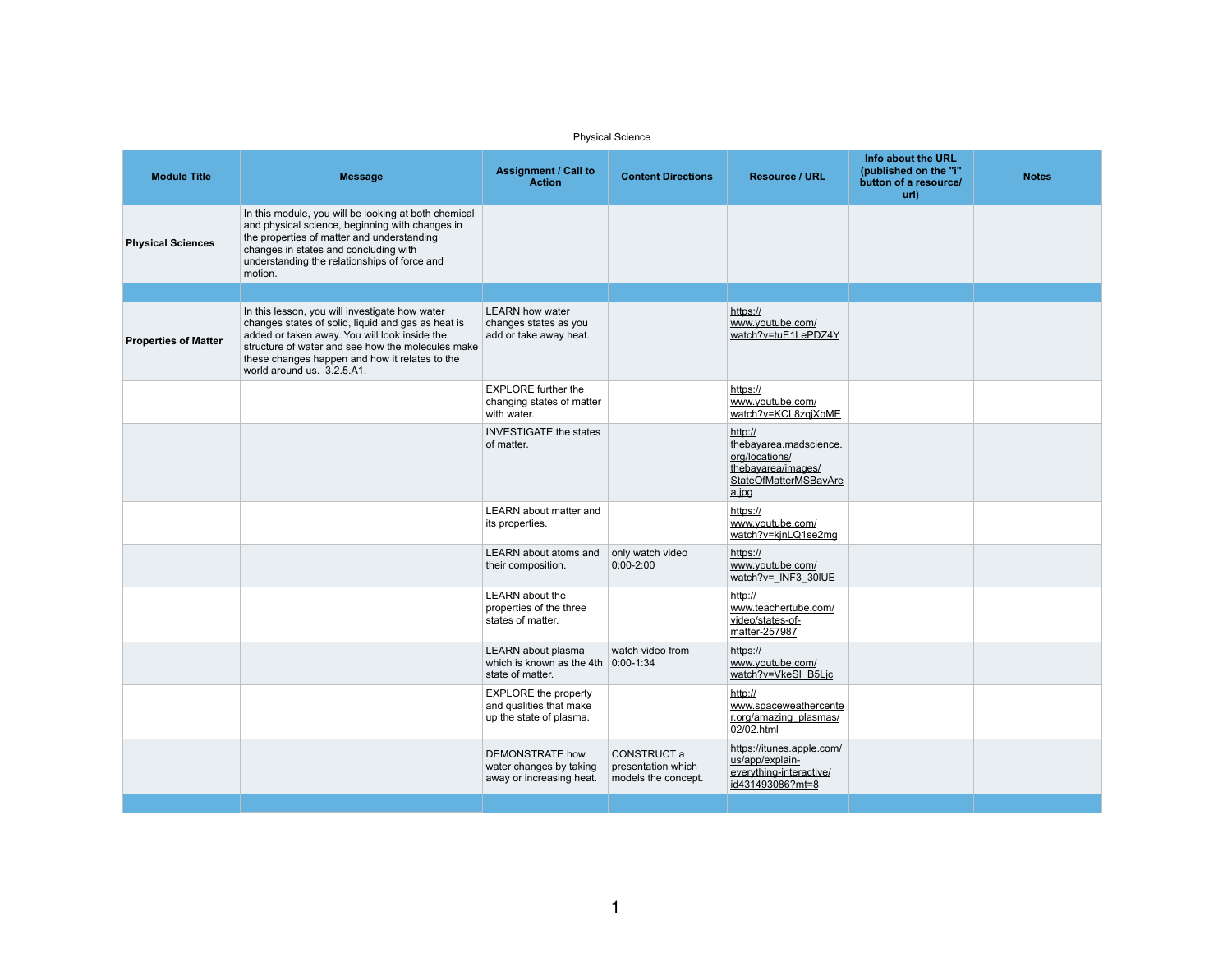| Force & Motion of<br><b>Particles and Rigid</b><br><b>Bodies</b> | In this lesson, you will look at force and motion and<br>how motion can be affected by a change in mass or<br>outside force. Looking into Newton's Three Laws of Newton's First Law of<br>Motion will help to provide insight to understand why Motion.<br>these changes in motion take place. 3.2.5.B1.                                            | <b>LEARN</b> about inertia and                                               | READ Chapter 2 of<br>Newton's Laws of<br>Motion iBook.                              | https://itunes.apple.com/<br>us/book/newtons-laws-<br>of-motion/id574566175?<br>$mt=11$                              |  |
|------------------------------------------------------------------|-----------------------------------------------------------------------------------------------------------------------------------------------------------------------------------------------------------------------------------------------------------------------------------------------------------------------------------------------------|------------------------------------------------------------------------------|-------------------------------------------------------------------------------------|----------------------------------------------------------------------------------------------------------------------|--|
|                                                                  |                                                                                                                                                                                                                                                                                                                                                     | <b>EXPLORE Newton's</b><br>Laws and examples of<br>real world applications.  |                                                                                     | http://<br>www.slideshare.net/<br>koniasunset/newtons-3-<br>laws-of-<br>motion-14466651                              |  |
|                                                                  |                                                                                                                                                                                                                                                                                                                                                     | <b>LEARN about Newton's</b><br>Second Law.                                   | <b>READ Chapter 3</b><br>Newton's Laws of<br>Motion iBook.                          | https://itunes.apple.com/<br>us/book/newtons-laws-<br>of-motion/id574566175?<br>$mt=11$                              |  |
|                                                                  |                                                                                                                                                                                                                                                                                                                                                     | <b>LEARN</b> about<br>acceleration and<br>Newton's Second Law of<br>Motion.  |                                                                                     | http://<br>www.slideshare.net/<br>marystar3/2nd-law-of-<br>motion-38954538                                           |  |
|                                                                  |                                                                                                                                                                                                                                                                                                                                                     | <b>DEMONSTRATE</b><br>Newton's Laws and the<br>factors which effect them.    |                                                                                     | https://itunes.apple.com/<br>us/app/rube-works-<br>official-rube-goldberg/<br>id716238013?mt=8                       |  |
|                                                                  |                                                                                                                                                                                                                                                                                                                                                     | <b>LEARN about Newton's</b><br>Third Law of Motion.                          | READ Chapter 4 of<br>Newton's Laws of<br>Motion iBook.                              | https://itunes.apple.com/<br>us/book/newtons-laws-<br>of-motion/id574566175?<br>$mt=11$                              |  |
|                                                                  |                                                                                                                                                                                                                                                                                                                                                     | <b>INVESTIGATE</b> forces,<br>motion, friction, and<br>acceleration.         |                                                                                     | https://<br>phet.colorado.edu/sims/<br>html/forces-and-motion-<br>basics/latest/forces-and-<br>motion-basics en.html |  |
|                                                                  |                                                                                                                                                                                                                                                                                                                                                     | <b>LEARN</b> about action and<br>reaction forces.                            |                                                                                     | https://itunes.apple.com/<br>us/book/newtons-laws-<br>of-motion/id574566175?<br>$mt=11$                              |  |
|                                                                  |                                                                                                                                                                                                                                                                                                                                                     |                                                                              |                                                                                     |                                                                                                                      |  |
| <b>Energy Storage and</b><br><b>Transformations</b>              | In this lesson, you will look at how energy can be<br>transferred from one form to another and how heat<br>can transfer through radiation, convection and<br>conduction. You will see how energy transfer can<br>cause the release of heat and how this byproduct<br>has become a source of energy in our human made<br>world. 3.2.5.B2., 3.2.5.B3. | <b>INVESTIGATE how</b><br>energy is transferred from<br>one form to another. |                                                                                     | http://<br>www.slideshare.net/<br>jbishopgcms/energy-<br>transformations-and-<br>conservation                        |  |
|                                                                  |                                                                                                                                                                                                                                                                                                                                                     | <b>LEARN</b> about the<br>process of energy being<br>transferred.            |                                                                                     | https://<br>www.youtube.com/<br>watch?v=Atnjo7dD bA                                                                  |  |
|                                                                  |                                                                                                                                                                                                                                                                                                                                                     | <b>EXPLORE</b> the different<br>ways we use heat energy.                     | As you look at the<br>examples, think about<br>how that heat energy is<br>produced. | http://<br>examples yourdictionary.<br>com/examples-of-heat-<br>energy.html                                          |  |
|                                                                  |                                                                                                                                                                                                                                                                                                                                                     | <b>LEARN</b> about how<br>energy is produced<br>through heat.                | Read only the first two<br>pages on the topic of<br>heat.                           | http://www.uen.org/core/<br>science/sciber/TRB6/<br>downloads/06literacy.pdf                                         |  |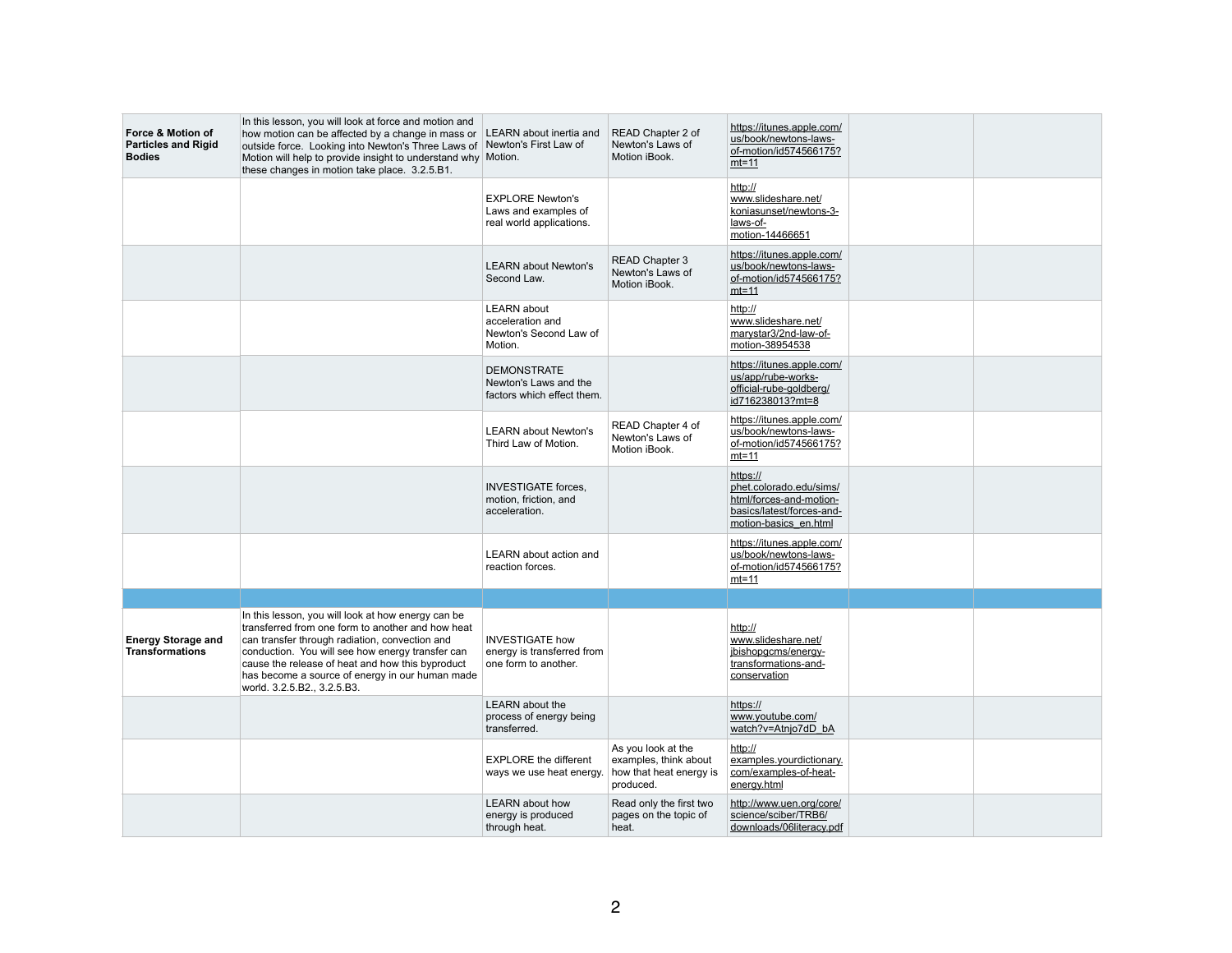|                                                       |                                                                                                                                                                                                                                                                                                 | <b>LEARN how energy</b><br>transformation produces<br>heat.                          | Make sure to watch the<br>Bill Nye video that goes<br>along with it. | http://<br>scienceforkids.kidipede.c<br>om/chemistry/atoms/<br>heat.htm                      |  |
|-------------------------------------------------------|-------------------------------------------------------------------------------------------------------------------------------------------------------------------------------------------------------------------------------------------------------------------------------------------------|--------------------------------------------------------------------------------------|----------------------------------------------------------------------|----------------------------------------------------------------------------------------------|--|
|                                                       |                                                                                                                                                                                                                                                                                                 |                                                                                      |                                                                      |                                                                                              |  |
| <b>Electrical and</b><br><b>Magnetic Energy</b>       | In this lesson, you will look at the workings of an<br>electrical circuit and how electrical energy is<br>transferring. You will see the different kinds of<br>simple circuits and their application. You will also<br>look into what electromagnets are and how they are<br>created. 3.2.5.B4. | <b>LEARN</b> about<br>electromagnets.                                                |                                                                      | http://<br>thekidshouldseethis.com<br>/post/80799274938                                      |  |
|                                                       |                                                                                                                                                                                                                                                                                                 | LEARN how magnets can<br>produce electricity and<br>how it is used.                  |                                                                      | http://<br>www.explainthatstuff.co<br>m/magnetism.html                                       |  |
|                                                       |                                                                                                                                                                                                                                                                                                 | <b>EXPLORE</b><br>electromagnets and how<br>they work.                               | Complete the activity<br>with the guidance of an<br>adult.           | http://<br>scienceforkids.kidipede.c<br>om/physics/electricity/<br>doing/electromagnet.htm   |  |
|                                                       |                                                                                                                                                                                                                                                                                                 | <b>EXPLORE how circuits</b><br>and electricity work.                                 |                                                                      | https://itunes.apple.com/<br>us/app/everycircuit/<br>id797157761                             |  |
|                                                       |                                                                                                                                                                                                                                                                                                 | <b>INVESTIGATE the</b><br>properties and attributes<br>of electricity.               |                                                                      | https://itunes.apple.com/<br>us/app/electricity-by-<br>kids-discover/<br>id871350979         |  |
|                                                       |                                                                                                                                                                                                                                                                                                 | <b>EXPLORE</b> simple<br>circuits.                                                   |                                                                      | https://itunes.apple.com/<br>us/app/exploriments-<br>electricity-simple/<br>id490164401?mt=8 |  |
|                                                       |                                                                                                                                                                                                                                                                                                 |                                                                                      |                                                                      |                                                                                              |  |
| <b>Nature of Waves</b><br>(Sound and Light<br>Energy) | In this lesson, you are discovering the<br>characteristics of sound waves and how they are<br>effected by different types of materials. You will<br>focus on the rate of vibration and pitch difference in<br>these sound waves. 3.2.5.B5.                                                      | <b>LEARN</b> what sound is<br>and about its attributes.                              |                                                                      | http://<br>www.ducksters.com/<br>science/sound101.php                                        |  |
|                                                       |                                                                                                                                                                                                                                                                                                 | <b>EXPLORE</b> the properties<br>that make up sound<br>waves.                        | Complete this<br>investigation (with a<br>parent).                   | http://<br>www.ducksters.com/<br>science/<br>experiment sound pitch.<br>php                  |  |
|                                                       |                                                                                                                                                                                                                                                                                                 | <b>EXPLORE</b> the science of<br>sound vibrations.                                   | Complete this activity<br>(with a parent).                           | http://<br>www.ducksters.com/<br>science/<br>experiment sound vibra<br>tions kazoo.php       |  |
|                                                       |                                                                                                                                                                                                                                                                                                 | <b>LEARN how sound</b><br>waves behave when they<br>interact with another<br>object. |                                                                      | http://<br>www.ducksters.com/<br>science/physics/<br>wave_behavior.php                       |  |